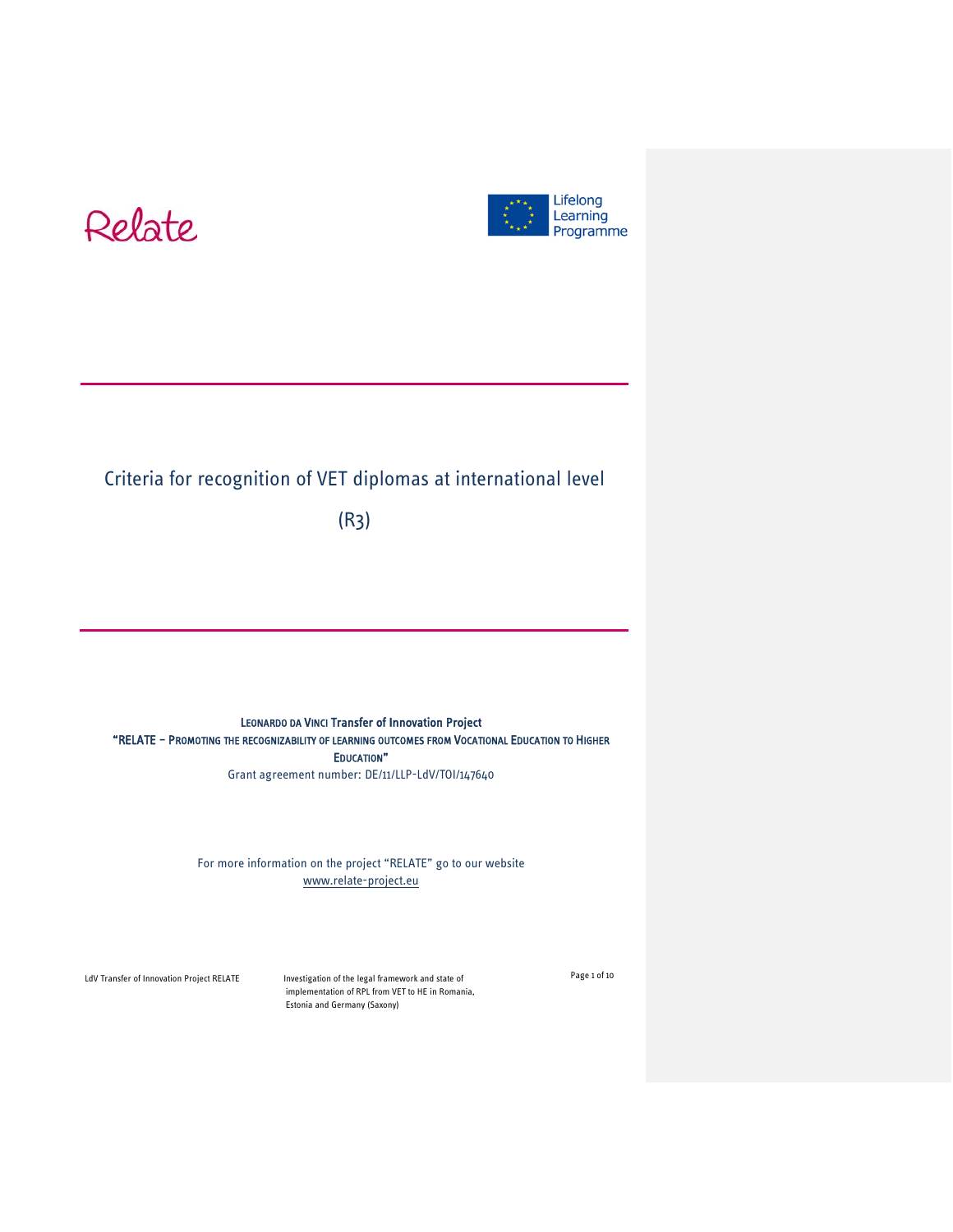



This project has been funded with support from the European Commission. This publication reflects the views only of the author, and the Commission cannot be held responsible for any use which may be made of the information contained therein.

| Document type:              | Results no. 3      |
|-----------------------------|--------------------|
| <b>Work Package:</b>        | 3                  |
| <b>Editor:</b>              | Georgeta CHIRLESAN |
| <b>Dissemination Level:</b> | Public             |
| Status:                     | Final              |
| <b>Preparation Date:</b>    | 15.09.2014         |

#### **Contributors**

|                | Name:                  | Organisation: |
|----------------|------------------------|---------------|
| 1              | Georgeta CHIRLESAN     | <b>UPIT</b>   |
| 2              | Dumitru CHIRLESAN      | <b>GIE</b>    |
| 3              | Mari-Liis KESKPAIK     | TUHC          |
| $\overline{4}$ | <b>Hele LEEK-AMBUR</b> | TUHC          |
| 5              | Triin LAASI            | <b>TUHC</b>   |
| 6              | Sirje ELLERMAA         | <b>KRTC</b>   |
| 7              | Harald Tõru            | <b>KRTC</b>   |
| 8              | Karsten KOENIG         | <b>FHD</b>    |
| 9              | Bärbel DANGEL          | <b>FHD</b>    |

LdV Transfer of Innovation Project RELATE Investigation of the legal framework and state of implementation of RPL from VET to HE in Romania, Estonia and Germany (Saxony)

Page 2 of 10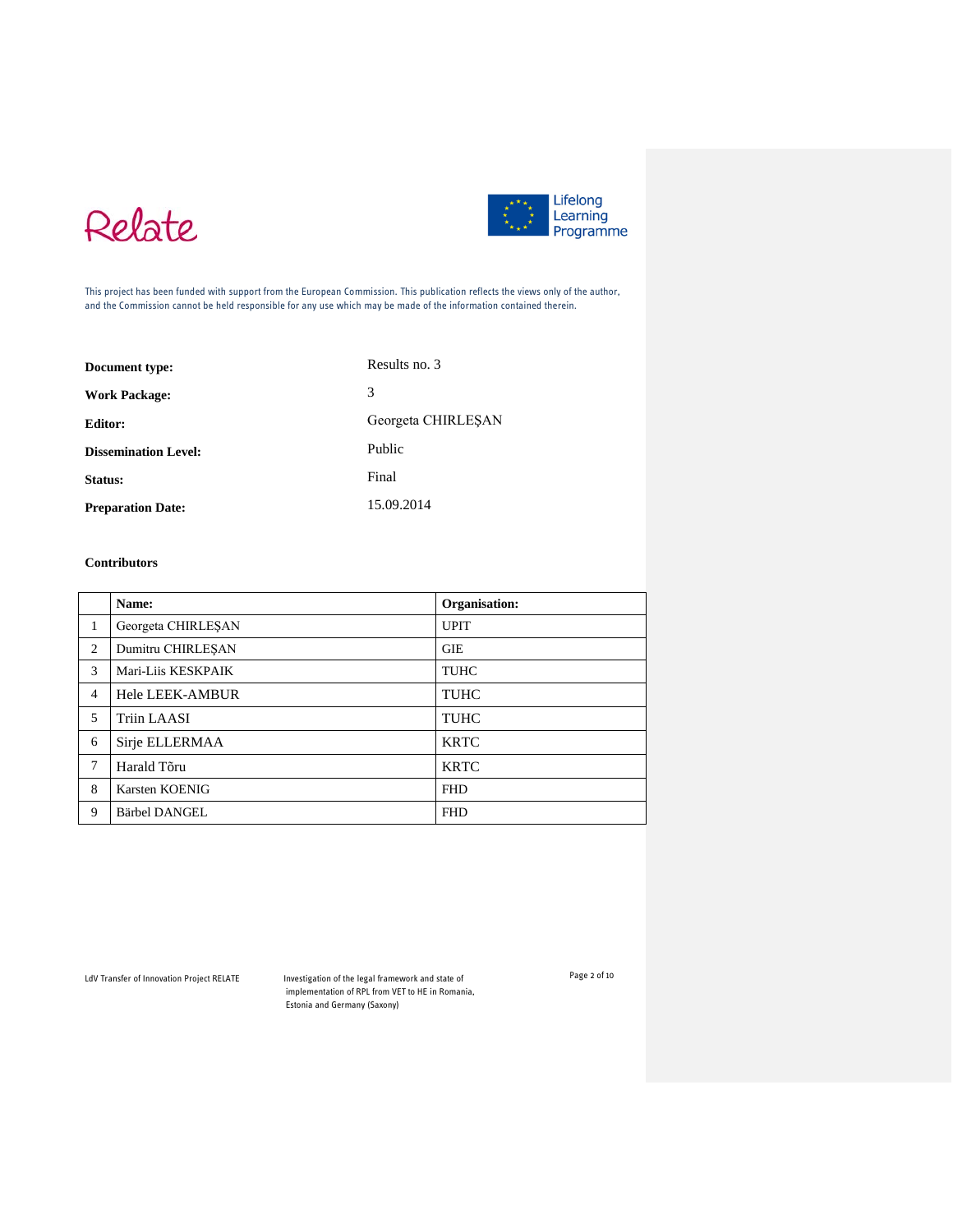



# **TABLE OF CONTENTS:**

| Page |
|------|
|      |
|      |
|      |
| 5    |
| 10   |

LdV Transfer of Innovation Project RELATE Investigation of the legal framework and state of implementation of RPL from VET to HE in Romania, Estonia and Germany (Saxony)

Page 3 of 10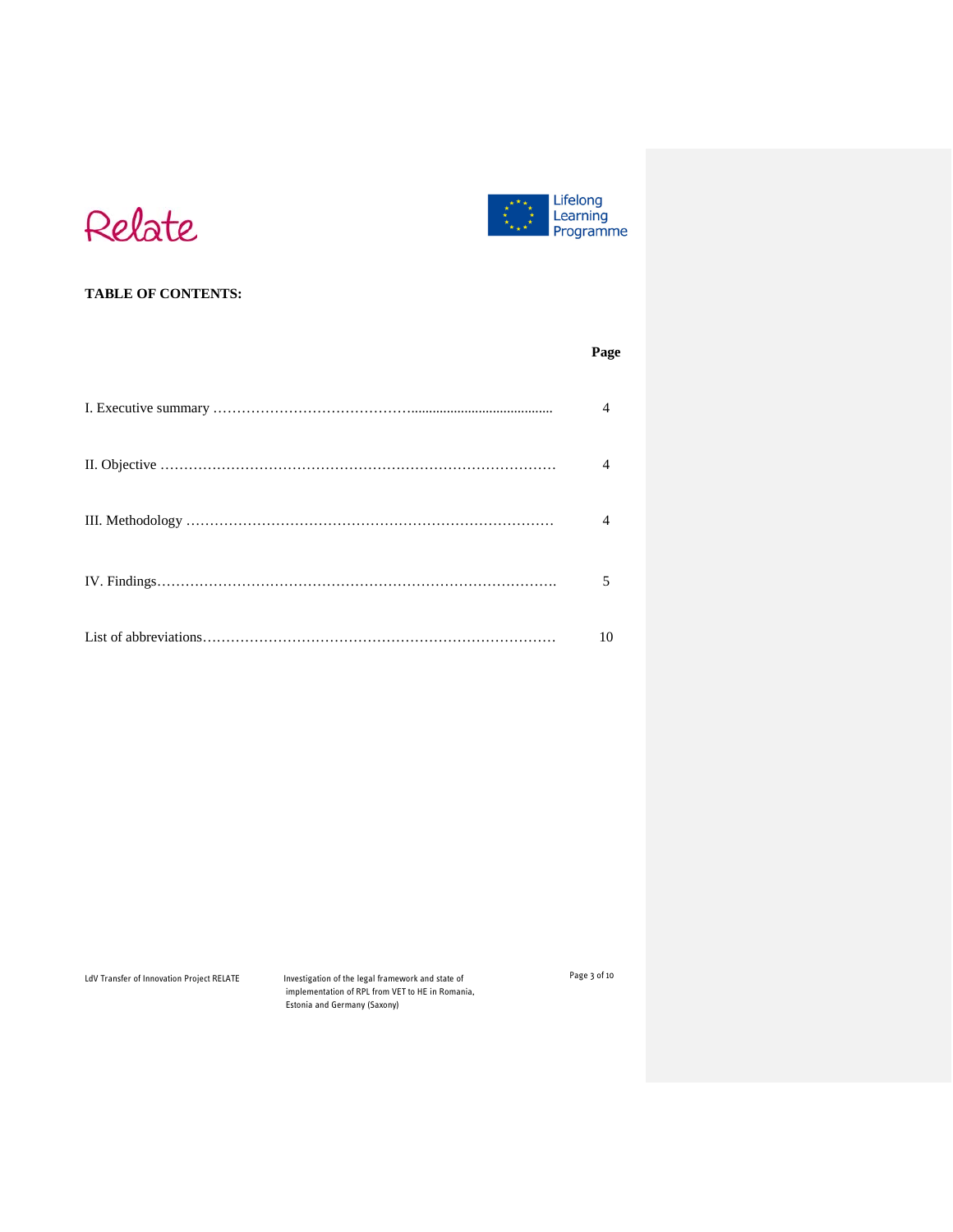



## **I. Executive summary**

WP3 **"***Sharing the results of former projects and summarizing key issues"* is a key work package for the development of the project's core outcomes. Its results represent the basis for designing the methodologies and tools for the transfer of innovation. WP3 relies on desk research and field research to be performed in Estonia, Germany (Saxony) and Romania with the purpose to collect useful data about the partners' previous projects on RPL, about the current status of RPL implementation from VET to HE in partner countries, on recognition criteria of VET diplomas.

This document is a transnational report presenting the research findings from all partners in the framework of WP3 on the *criteria for recognition of VET diplomas at international level.* 

As indicated in the application, this document is prerequisite of WPs 4-6, namely transfer and adaptation of results of former projects and summarized key issue, to German, Estonian and Romanian contexts.

This document represents the project third result and part of the set of outcomes/deliverables for WP3.

### **II. Objective**

This desk research was aimed to gather information and practice about criteria for recognition of VET diplomas at international level. As explained above, these criteria will help the consortium to better understand realities in the targeted countries, adapt the outcomes for the transfer and perform a successful transfer.

#### **III. Methodology**

The desk research on criteria for recognition of VET diplomas at international level was achieved at national level, in Estonia, Germany and Romania, based on standardized template, discussed and agreed by all partners. The template and explanations on how to perform the research are included in the guidelines for partners on collecting data for WP3. Also, interviews to stakeholders have been applied and findings from them were used when rendering this report.

LdV Transfer of Innovation Project RELATE Investigation of the legal framework and state of

implementation of RPL from VET to HE in Romania, Estonia and Germany (Saxony)

Page 4 of 10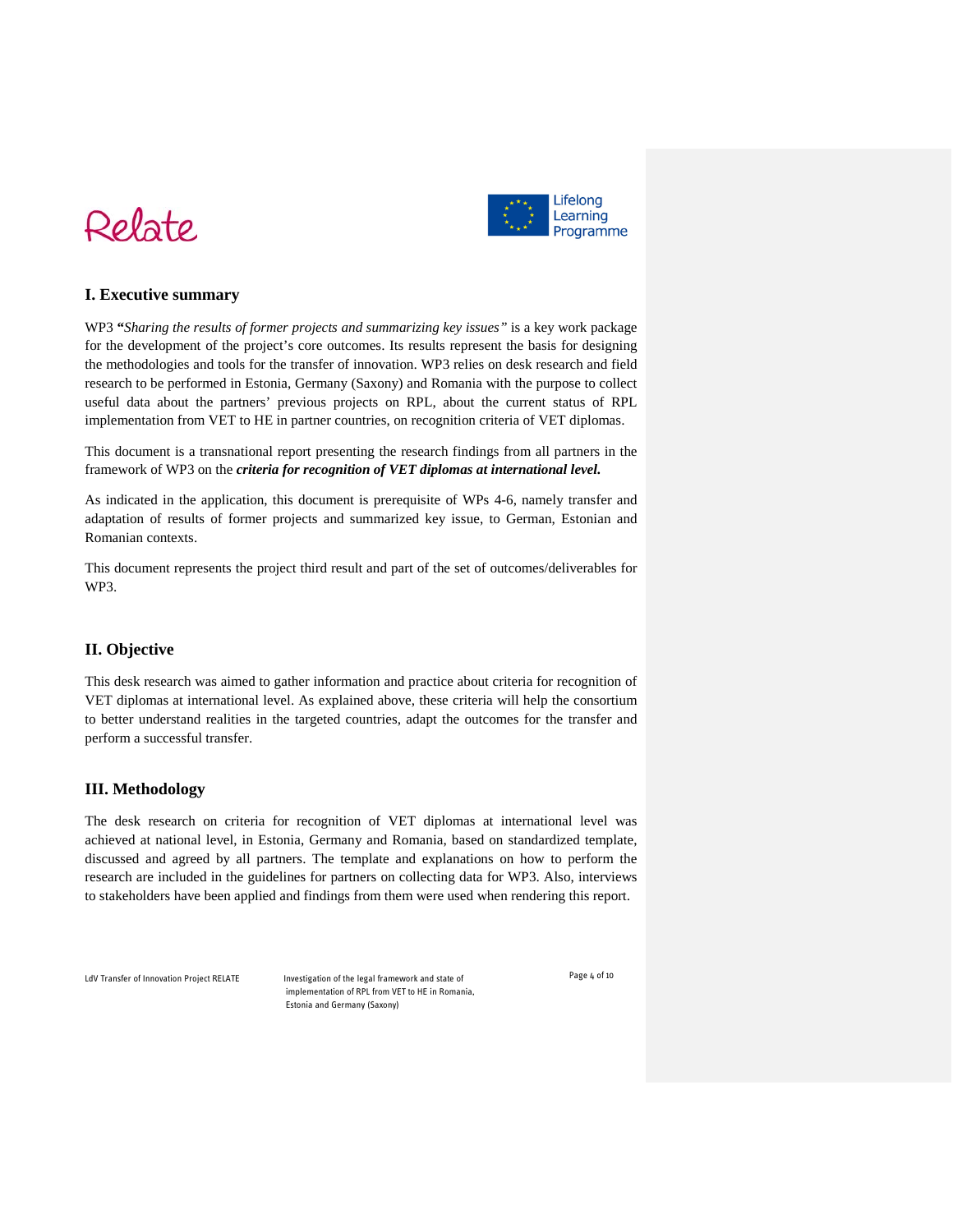



# **IV. Findings**

The research findings are rendered below<sup>[1](#page-4-0)</sup>, per partner country.

#### (a) In **Estonia**:

#### *Currently existing mechanisms, procedures and methodologies in for the recognition of VET diplomas obtained in/issued by other EU countries.*

In general in Estonia there is no difference on whether the previous knowledge has been acquired on national or international level. The assessment criterions on RPL applications at Tallinn University are the same no matter if it is national or international experience:

- Prior learning and what has been learned from it needs to be logically connected with the learning outcomes of the module/course;
- Prior experience and the analysis needs to prove that all the learning outcomes have been gained;
- The application forms are filled correctly, the proof material is authentic and proves that all the learning outcomes have been gained.

#### (b) In **Germany**:

*Currently existing mechanisms, procedures and methodologies in for the recognition of VET diplomas obtained in/issued by other EU countries.*

The [Conference of German Cultural Ministers](http://www.akkreditierungsrat.de/fileadmin/Seiteninhalte/Dokumente/kmk/KMK_Strukturvorgaben_eng.pdf) offers a service to inform about the admission of foreign levels of education (Zentralstelle für ausländisches Bildungswesen (ZAB).[2](#page-4-1)

In case of a regiment profession ("reglementierter Beruf") a governmental admission of the certificate is necessary by law. For regiment professions the access to the profession and the pursuit of one's career is linked to particular professional qualifications by laws, regulations and administrative provisions or the job title is protected by law.<sup>[3](#page-4-2)</sup> nursery teachers and remedial teachers (Heilerziehungspfleger) are regiment professions.[4](#page-4-3)

 $\overline{a}$ 

<span id="page-4-2"></span><span id="page-4-1"></span><span id="page-4-0"></span>LdV Transfer of Innovation Project RELATE Investigation of the legal framework and state of implementation of RPL from VET to HE in Romania, Estonia and Germany (Saxony)

Page 5 of 10

<sup>&</sup>lt;sup>1</sup> Based on *"Guidelines for partners on collecting data for WP3*" approved by the project partnership.

<sup>2</sup> Zentralstelle für ausländisches Bildungswesen (ZAB) im Sekretariat der Kultusministerkonferenz, Graurheindorfer Straße 157, 53117 Bonn. Anrechnung http://www.kmk.org/zab/unsere-aufgaben.html.

<span id="page-4-3"></span> $3$  A list of the regiment professions is available in the following database: http://anabin.kmk.org /anabindatenbank.html.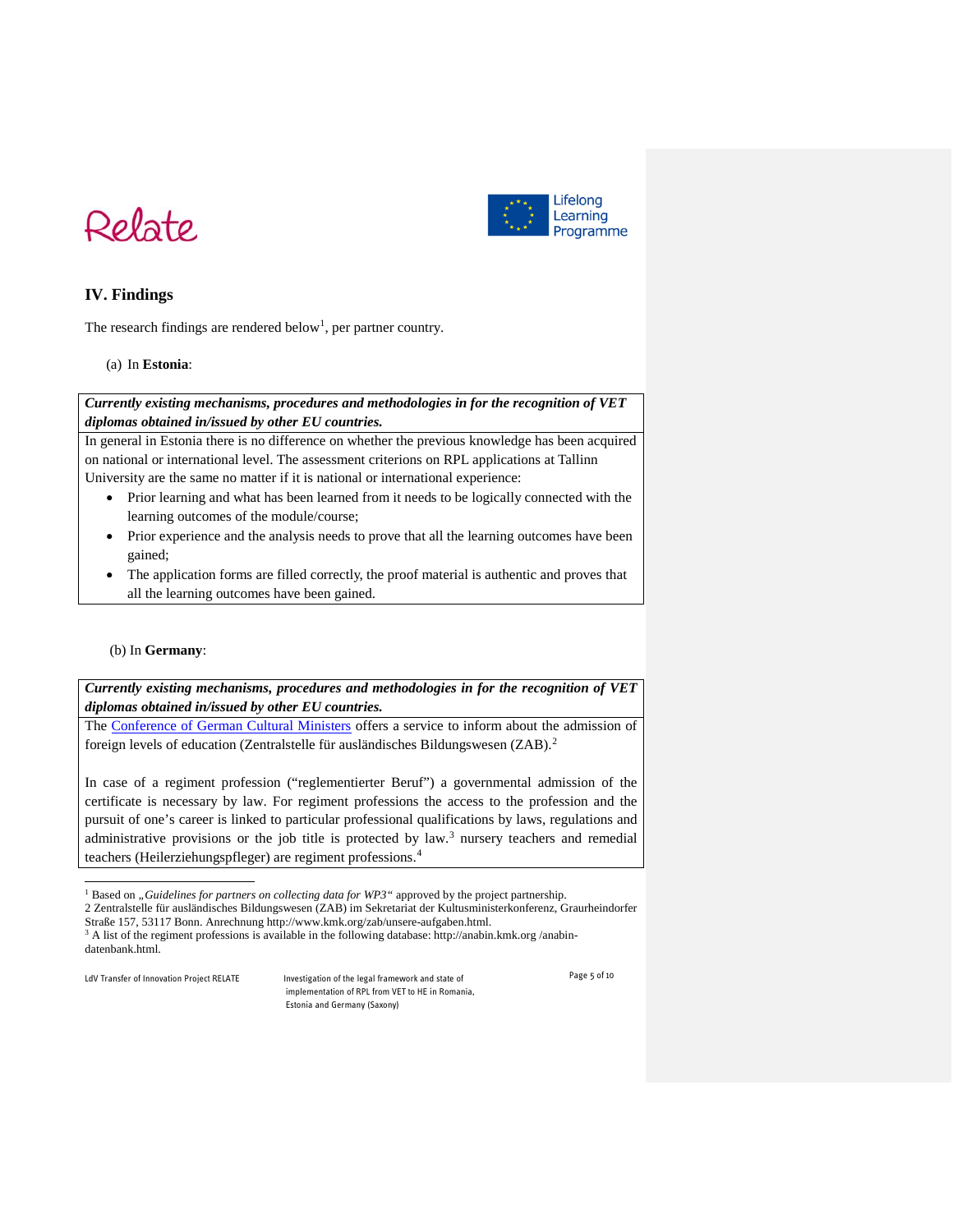# Relate



To improve recognition of foreign professional qualifications in Germany the Federal Government introduced with the "Bill to improve the assessment and recognition of foreign professional qualifications"a possibility to recognition.[5](#page-5-0) With the Recognition Act a standardized and transparent procedure for all federally regulated professions was introduced.[6](#page-5-1) "This provides the basis for establishing the equivalence of a foreign qualification with a corresponding German qualification."[7](#page-5-2)

The Recognition Act includes regiment professions and vocational training within the dual system. Excluded from the Recognition Act are the professions in the responsibility of the Länder (federal states of Germany). Meanwhile the federal states have adopted their own legislation concerning the professions (nursery teachers and remedial teachers are regiment professions and in responsibility of the federal states). The "Länder" legislation on recognition became effective on 1 July 2014.[8](#page-5-3) A homepage exists (www.anerkennung-indeutschland.de/html/en/index.php9), which informs about the professions and the procedure of recognition.

After the recognition of the professional qualifications the applicant can apply for crediting of competences acquired outside higher education at any German university for a study program as described in Result No. 1 of WP3.

#### (b) In **Romania**:

*Currently existing mechanisms, procedures and methodologies in for the recognition of VET diplomas obtained in/issued by other EU countries.*

Recognition of studies or qualifications obtained in another state than Romania is applied in case of:

- refugees;

j

- person with subsidiary protection;

<sup>4</sup> Appropriate institutions for admission in Saxonia: *kindergarten teachers*: Saxon state ministry of education, cultural affairs and the saxon agency of education with five district offices. *Social care workers*: Saxon state ministry of education, cultural affairs and district office of the saxon agency of education in Zwickau.

<sup>5</sup> [Gesetz zur Verbesserung der Feststellung und Anerkennung im Ausland erworbener Berufsqualifikationen](http://www.bmbf.de/pubRD/bqfg.pdf) vom 6. Dezember 2011. Bundesgesetzblatt I No 63, 2011

<sup>6</sup> Federally regulated professions regiment and non-regiment professions.

<sup>7</sup> http://www.bmbf.de/en/15644.php

<sup>8</sup> http://www.bmbf.de/en/15644.php

<span id="page-5-3"></span>

<span id="page-5-2"></span><span id="page-5-1"></span><span id="page-5-0"></span>LdV Transfer of Innovation Project RELATE Investigation of the legal framework and state of implementation of RPL from VET to HE in Romania, Estonia and Germany (Saxony)

Page 6 of 10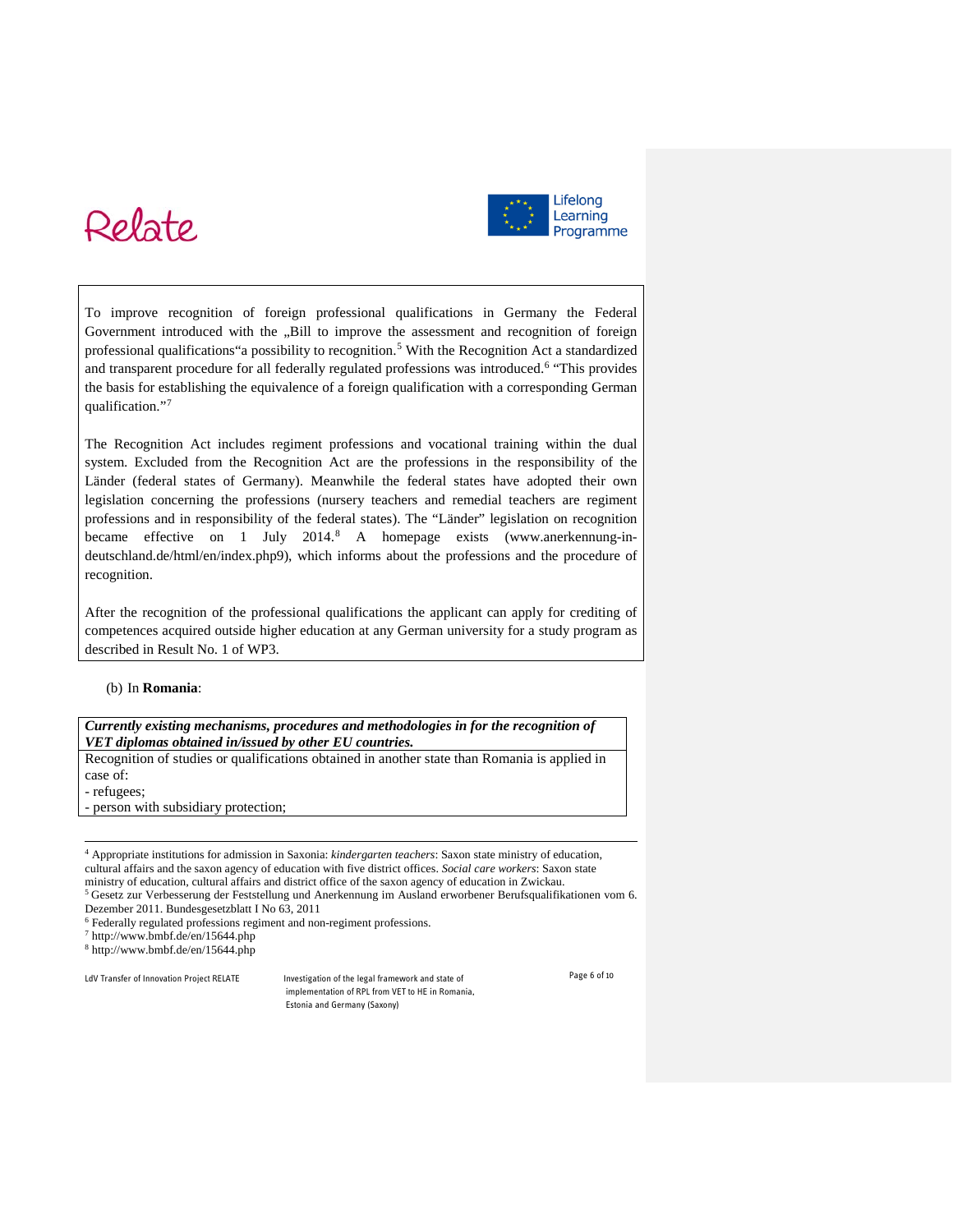



- persons wishing to continue studies;

- persons wishing to get a job.

*Recognition* means to analyze a diploma or certificate obtained abroad, by comparing it with diplomas awarded to Romania, in order to see the level at which the person requesting recognition is placed in the Romanian educational system.

The recognition of studies or qualifications observes national and European legislation:

- Education Law no. 84/1995, republished, with subsequent modifications and completions;
- Government Decision no. 366/2007 regarding the organization and functioning of the Ministry of Education, Research, Youth and Sports, with subsequent modifications and completions;
- Government Decision no. 49/1999 on the establishment of the National Centre for Recognition and Equivalence of Diplomas;
- Order of Minister of Education, Research and Youth no. 4022/2008 regarding the approval of Rules for Organization and Functioning of the National Centre for Recognition and Equivalence of Diplomas;
- Law. 172/1998 on the ratification of the *Convention on the Recognition of Higher Education Diplomas in the states of the European Region*, adopted in Lisbon on 11 April 1997;
- Law. 200/2004 on the recognition of diplomas and professional qualifications for the
- regulated professions in Romania, with subsequent modifications and completions;
- Law. 122/2006 on asylum in Romania, with subsequent modifications and completions;
- Government Ordinance no. 44/2004 on the social integration of foreigners who have acquired a form of protection or a right to stay in Romania, with subsequent modifications and completions.

#### *Who can ask for recognition?*

Any person who has a degree, a certificate of qualification or other document issued by a school, college or university recognized abroad may require the recognition.

#### *Who you can ask for the recognition of diplomas and qualifications?*

For the recognition of Baccalaureate, undergraduate or post-university diplomas as well as for the recognition of qualifications, an application should be submitted along with supporting documents, to the National Centre for Recognition and Equivalence of Diplomas (CNRED) an institution that operates within the Ministry of Education, Research, Youth and Sports

LdV Transfer of Innovation Project RELATE Investigation of the legal framework and state of implementation of RPL from VET to HE in Romania, Estonia and Germany (Saxony)

Page 7 of 10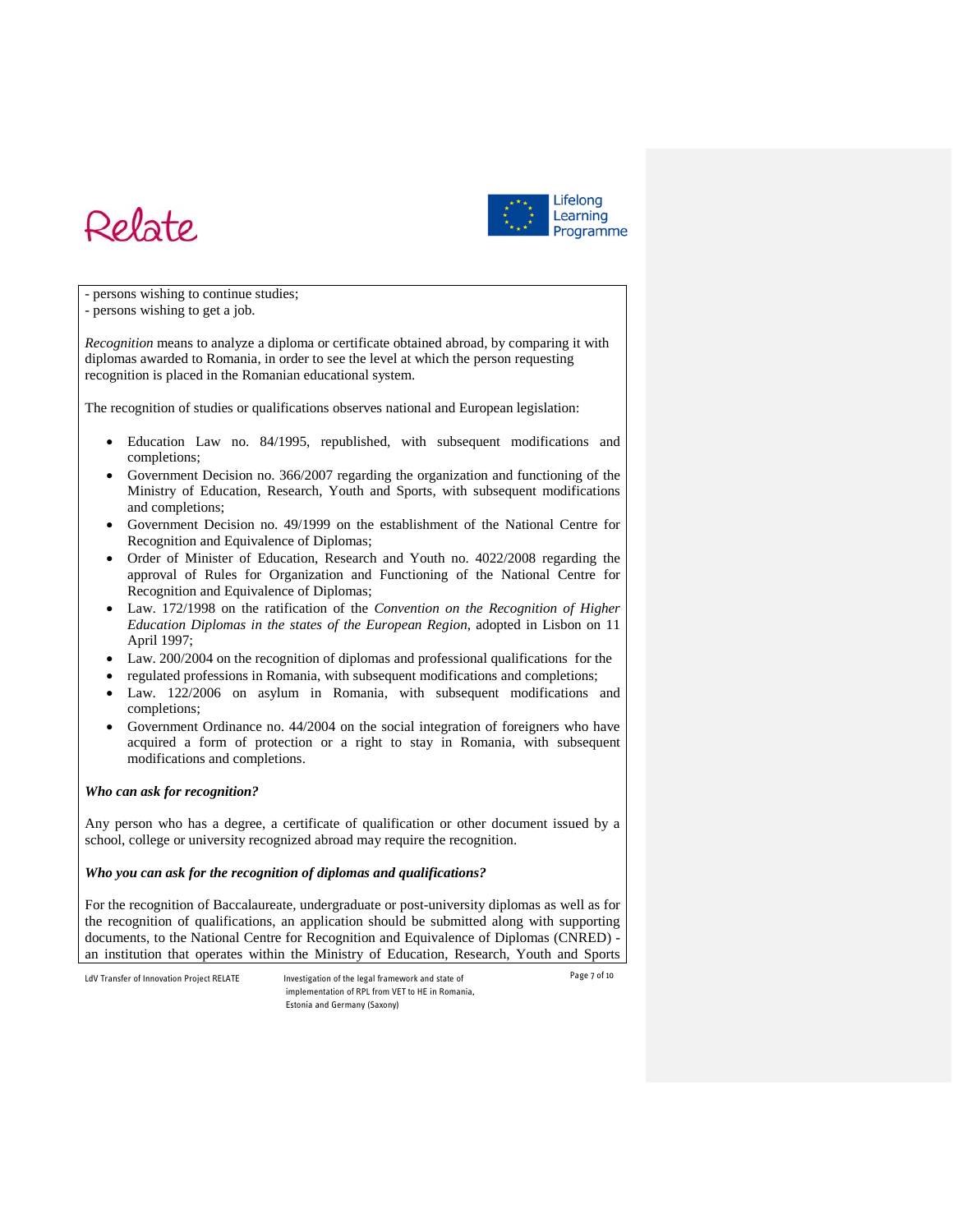



#### (MECTS).

To continue pre-university studies (classes I - XII), the request has to be submitted to the School Inspectorate which manages the school where the applicant wants to continue his/her studies.

The School Inspectorate will send then the request to CNRED.

#### *Who decides?*

CNRED is the institution that decides on the recognition of diplomas and qualifications. CNRED can:

- recognize the diploma or professional qualification;
- recognize the diploma or professional qualification, establishing countervailing measures (tests of knowledge / other examinations or internships / study period).
- refuse the recognition of diploma or professional qualification, by motivating its decision.

#### *What is the automatic recognition?*

Automatic recognition is simplified procedure. In the CNRED practice, the files of those who benefit from automatic recognition are not subject to regular review.

#### *In what cases diplomas are automatically recognized?*

Diplomas can be automatically recognized if:

- diplomas issued by the same institution have been recognized before (this happens only when the diploma was issued by an educational institution recognized in the European Union or the European Economic Area);
- there is a treaty concluded by Romania with the state that issued the diploma, whereby diplomas issued by schools or universities in that country are recognized without being analyzed.

#### *What is content of the procedure for recognition?*

For university and post-university studies CNRED monitors whether the performed studies are similar to those in Romania regarding:

- the level of the higher education institution where the study has been conducted;
- the diploma level;
- the number of years of study / number of credits;
- the study field, the profile, the specialization;
- the study plan / the corresponding workload;
- the professional qualification (Diploma Supplement) for the professions regulated in

LdV Transfer of Innovation Project RELATE Investigation of the legal framework and state of implementation of RPL from VET to HE in Romania, Estonia and Germany (Saxony)

Page 8 of 10

**Formatiert:** Hervorheben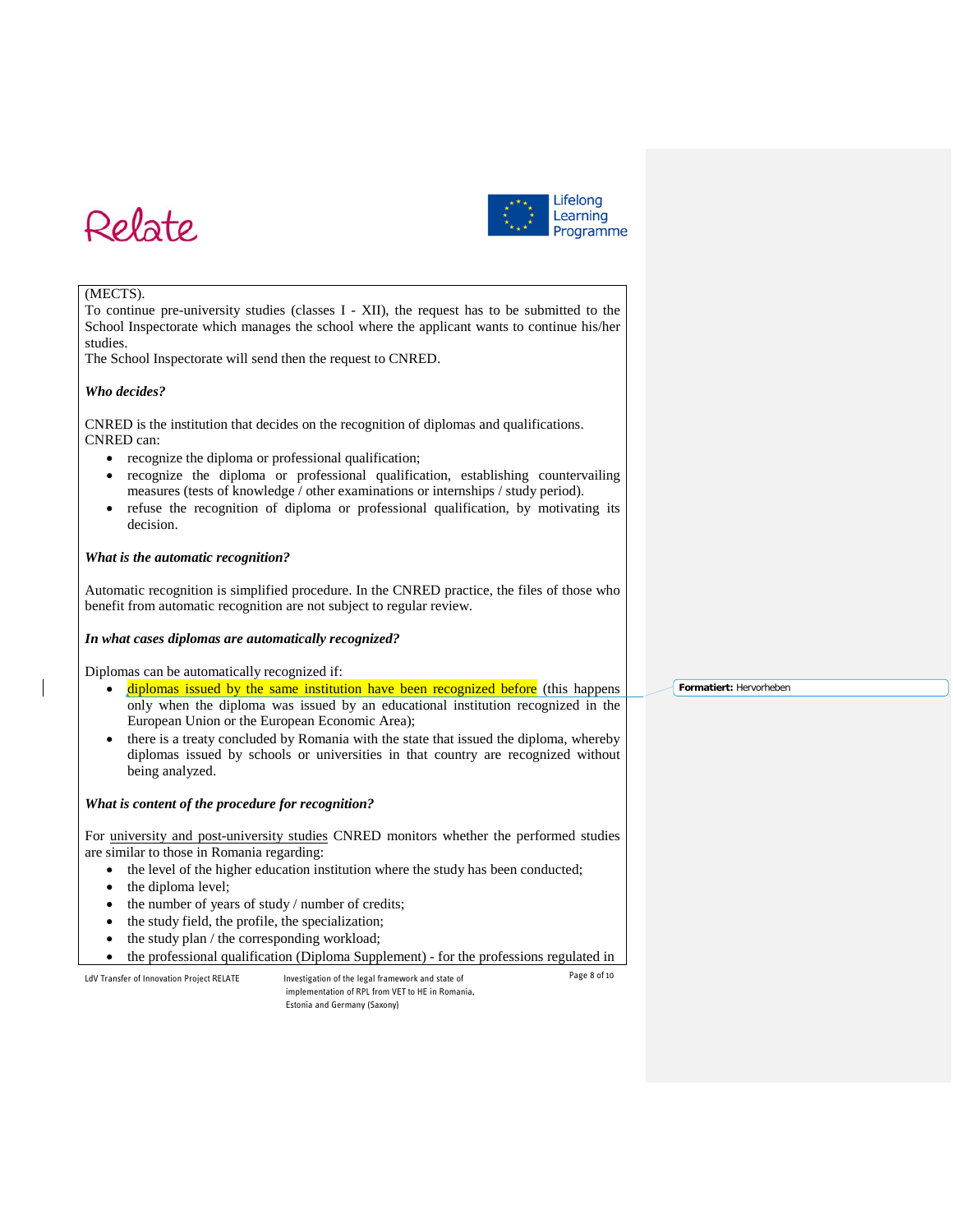



#### • Romania.

For preuniversity studies, Baccalaureate degrees usually are automatically recognized, but when there are differences, CNRED can decide if difference exams have to be taken or studying more is necessary.

If the person has studied in home country in classes I-XII, is a minor and has the status of refugee or subsidiary protection, s/he can participate for free in a Romanian language course during one school year, at the end of which a committee will assess how well the person knows the Romanian language and decide what year of study s/he can enroll.

If the person has studied in home country in classes I-XII, but it is not a minor and s/he wants to continue in Romania the studies initiated in the home country and has school documents to prove the fact that s/he studied there, s/he will be enrolled in the year of study corresponding to the graduation year abroad or to the current graduation year abroad.

#### *How long does it take the procedure of recognition?*

For university and post-university studies:

- maximum 45 days from the date of submission of the complete dossier to CNRED;
- maximum 10 days for automatic recognition, by simplified procedure;
- 5 days in urgent cases, substantiated and proved through justifying documents;
- for PhD diplomas the period of recognition procedure is 90 days.

#### For preuniversity studies:

- 30 days from the date of submission of the complete dossier to CNRED;
- 3 days in urgent cases, substantiated and proved through justifying documents.

#### Documents proving the recognition of a diploma or a certificate are called *Certificates of Recognition.*

Certificates of recognition for study documents in pre-university education (classes I-XII and / or post-secondary schools) are issued by CNRED.

Certificates of recognition for study documents in Higher Education (faculty, master, postuniversity studies in specialization, doctoral studies / or post-doctoral studies) are issued by CNRED after the approval is obtained by the Ministry of Education, Research, Youth and Sports.

#### *When the recognition can be refused?*

Diplomas or certificates are not recognized if:

• diploma presented for recognition was issued by an educational institution that was

LdV Transfer of Innovation Project RELATE Investigation of the legal framework and state of implementation of RPL from VET to HE in Romania, Estonia and Germany (Saxony)

Page 9 of 10